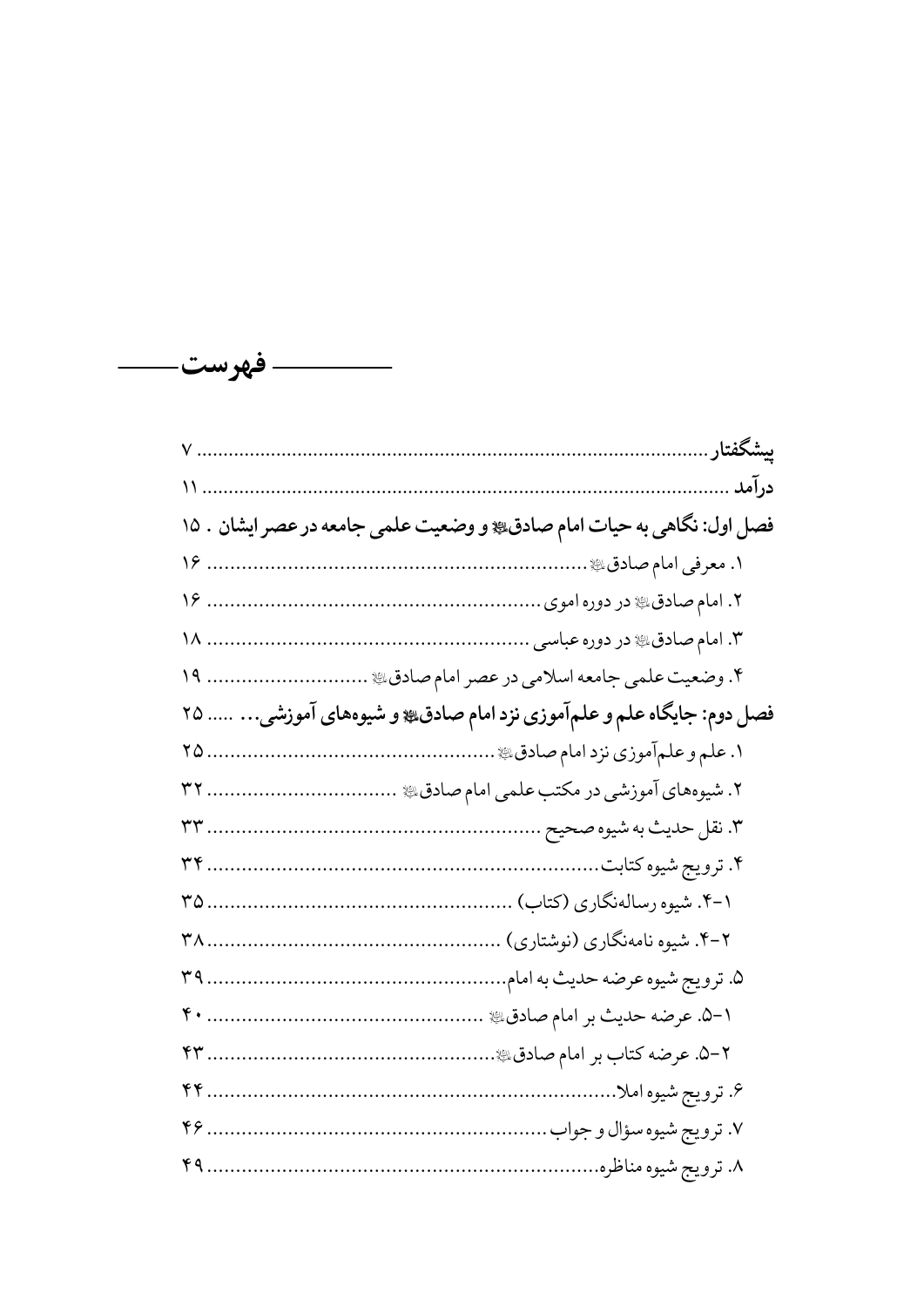| v9 | فصل چهارم: تبیین ارزش میراث علمی امام صادق، برای شیعه و نقش. |
|----|--------------------------------------------------------------|
|    | كتابنامه                                                     |

راەبرى صادق

 $\overline{\epsilon}$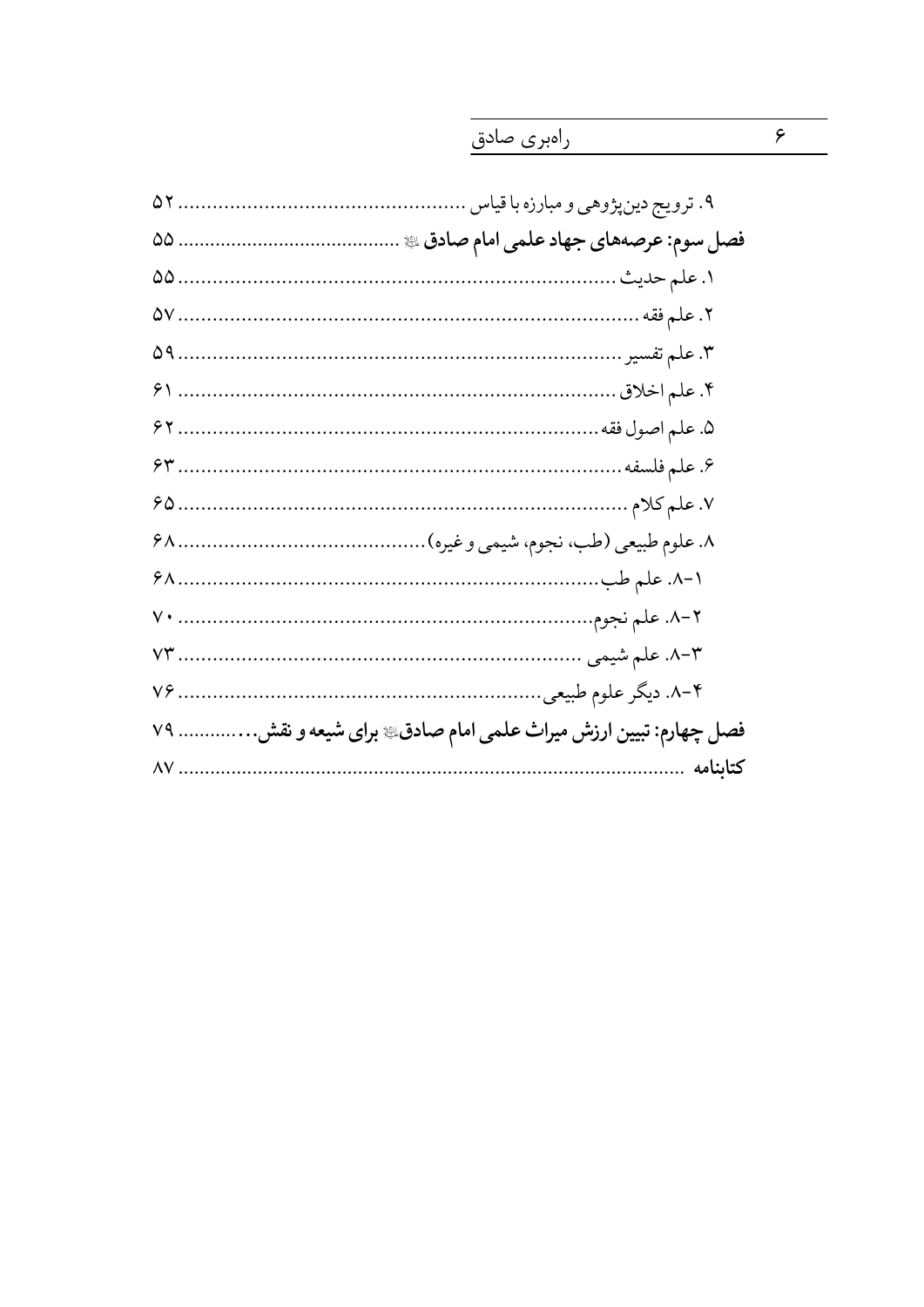. د, آمد-

نقش أئمه أطهار ﷺ در حامعه اسلامی بسیار چشمگیر و حائز اهمیت است و این تفکر كه آنها فقط رهبران معنوي يا امامان هدايت و راهنمايي اند، با گزارش هاي تاريخي موجود و واقعیت تاریخی مطابقت ندارد. دو قرن و نیم حضور فعالانه علمی از جانب ائمه معصومینﷺ آن هم در زمانی که سرآغاز تمدن اسلامی نامیده شده، امری روشن است؛ زيرا نقش بي بديل و انكارناشدني آنها، بهويژه در عرصههاي علمي آشكار است. گرچه در همان زمان نیز برخی دستهای پنهان و پیدا در مخفیکردن و حتی انکار این نقش ائمهﷺ، بهویژه امام صادق،ﷺ، تلاش،ای زیادی کردند. متأسفانه این جنبه از حیات آنان كمابيش و حتى در حال حاضر نيز مغفول مانده و حتى سعى شده است اين نقش به مخالفان آنها داده شود؛ درحالیکه امام صادقﷺ بهعنوان یکی از عالم ترین افراد جامعه اسلامی و صاحبان وسیعترین مکتبها و جریانهای علمی و داشتن بیشترین شاگرد در عرصههاي مختلف علمي، نقشي بي بديل و اساسي داشته است.

در آمد

چون امام صادق، در عصر شکل گیری و توسعه علوم بوده و مذهب شیعه را منسجم کرده است، شناخت دیدگاههای آن حضرت درباره این مطلب حائز اهمیت بوده و يژوهش درباره اين موضوع را مهم مي نمايد. تاكنون اين جهاد علمي امام صادق، و ابعاد مختلف آن، چنانکه درخور مخاطب جوان است، تبیین نشده و فقط مطالبی کلی یا یراکنده در دسترس است که پژوهش حاضر درصدد جبران این کاستی است.

در تبیین این مسئله باید توجه داشت که امام صادقﷺ در پیدایش مکتبها و جریانهای علمی عصر خود نقش زیادی داشته و حتی در این زمینه دارای شاگردان بی شماری بوده است. فرمایش ها، خطبهها، نامهها، آثار و حتی کتب منسوب به ایشان در این زمان، برای ما گزارش شده و تعداد زیادی از آنها به ما رسیده است. همچنین وجود اصحاب و

 $\setminus$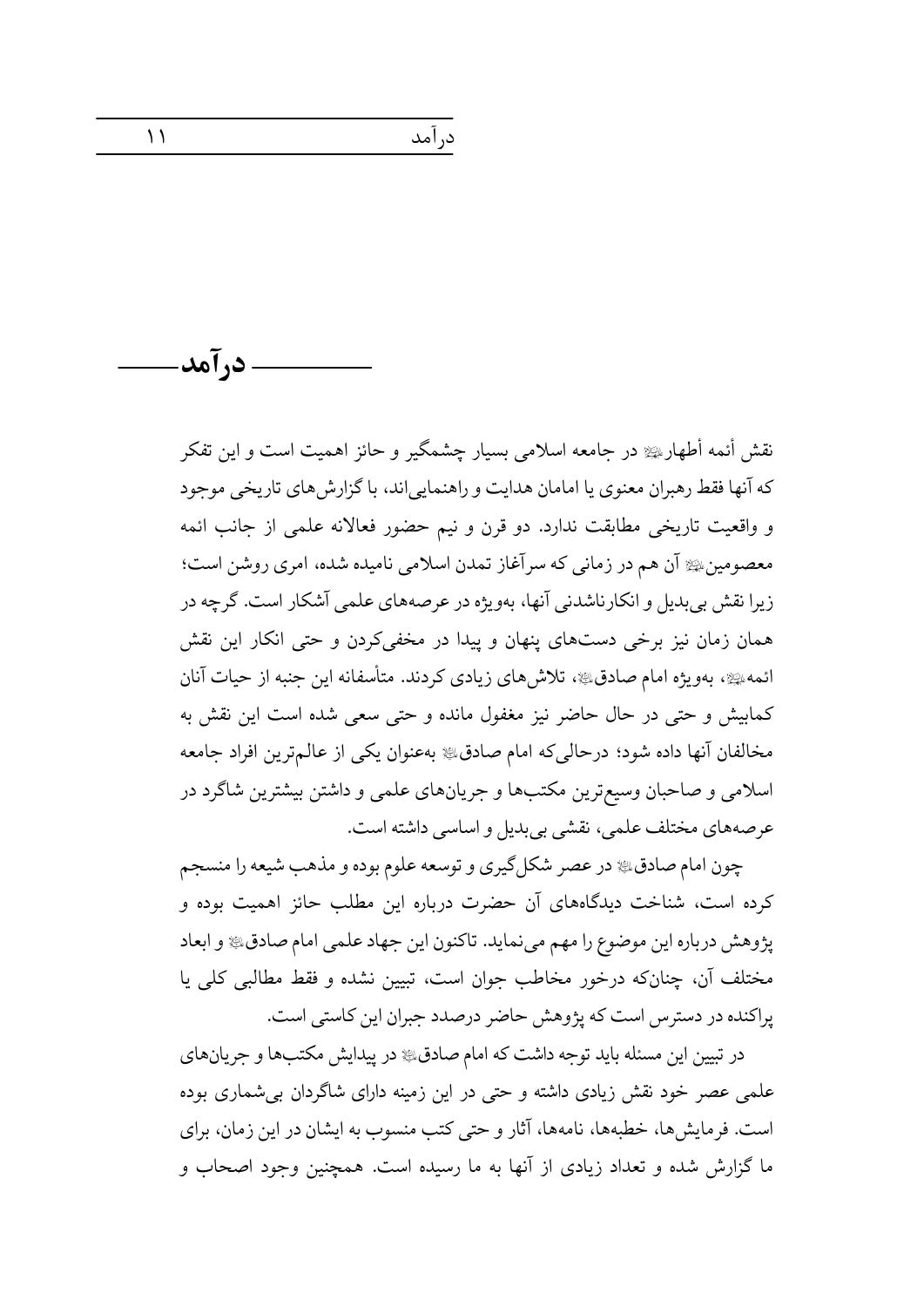راەبرى صادق

شاگردان امري مهم در جهتدهي و شكل دهي خيزش علمي آن عصر است؛ بهطوري كه تعداد شاگردان مکتب حضرتش را تا چهارهزار و بیشتر دانستهاند. همین تلاش های امام باعث شد شیعه بهعنوان یک مذهب با اصول و مواضع قوامیافته در جامعه علمی و دینی استواری بیشتری داشته باشد. امام صادق، مسیری که امامان پیشین، ای بهویژه پدر بزرگوارشان، در پیش گرفته بودند، به بهترین شکل ادامه داد و آرای مکتب اهل بیت چه در زمینه اصول دین و چه فروع دین ارائه و تبیین کرد.

علوم اسلامی در نیمه نخست قرن دوم، با طی مسیری به درازای یک قرن، از حالت ابتدایی و شفاهی صرف خارج شده و شکلی تخصصی به خود گرفته بود. علومی مانند فقه، تفسیر و کلام مملو بود از آرای عالمان اهل تسنّن که علاوهبر اجتهاد شخصی آنان، بیشتر به اقوال صحابه و تابعان اتکا داشت که بهطبع با مکتب اهل بیتﷺ که از وحی سرچشمه میگرفت، زاویه داشت. امام صادق ی با پرورش شاگردان متعدد و شکوفاکردن استعداد هریک در زمینهای خاص، نهتنها جایی برای مکتب اهل بیتﷺ باز کرد، بلکه خود و شاگردان نامدارش به مرجع امت در علوم اسلامی تبدیل شدند. امام خود چون یک دانشگاه سیار عمل کرد؛ بهطوریکه در مدینه و در مکه به هنگام حج و در اقامت چندساله در عراق و در مسجد و در خانه و کوی و جاده، عالمان و فرهیختگان و حتی عموم مردم، از شیعه و سنّی و غیرمسلمان و حتی ملحد، به او مراجعه میکردند و ایشان مستقیم یا غیرمستقیم گرهای از کار یکی از علوم اسلامی باز میکرد.

ازطرفی هر مذهبی برای بقا و ترویج خود، نیاز به اصول اعتقادی و عملی روشن دارد و باید پاسخگوی انواع نیازهای پیروان خود باشد. این رسالت پس از پیامبر اکرمﷺ، بر دوش امامان معصوم، ای بود. امام صادق، در راستای حیات شیعه و زندهنگهداشتن این اسلام راستین اقدامات زیادی انجام داد. روایات فراوان برجای مانده از ایشان همواره راهگشای شیعیان بوده است؛ چنانکه از أبانبنتغلب نقل شده که شیعه کسی است که اگر مردم در قول پیامبرﷺ اختلاف کنند، نظر علیﷺ را ملاک قرار می دهد و اگر مردم در قول على ، اختلاف كنند، نظر امام صادق، از امى پذيرد.

به همین دلیل زندگی و حیات علمی امام صادق یه بهویژه از سوی علمای شیعه، مورد توجه بوده و در این باره کتابهای مختلفی نگارش یافته است. آثاری همچون تأسیس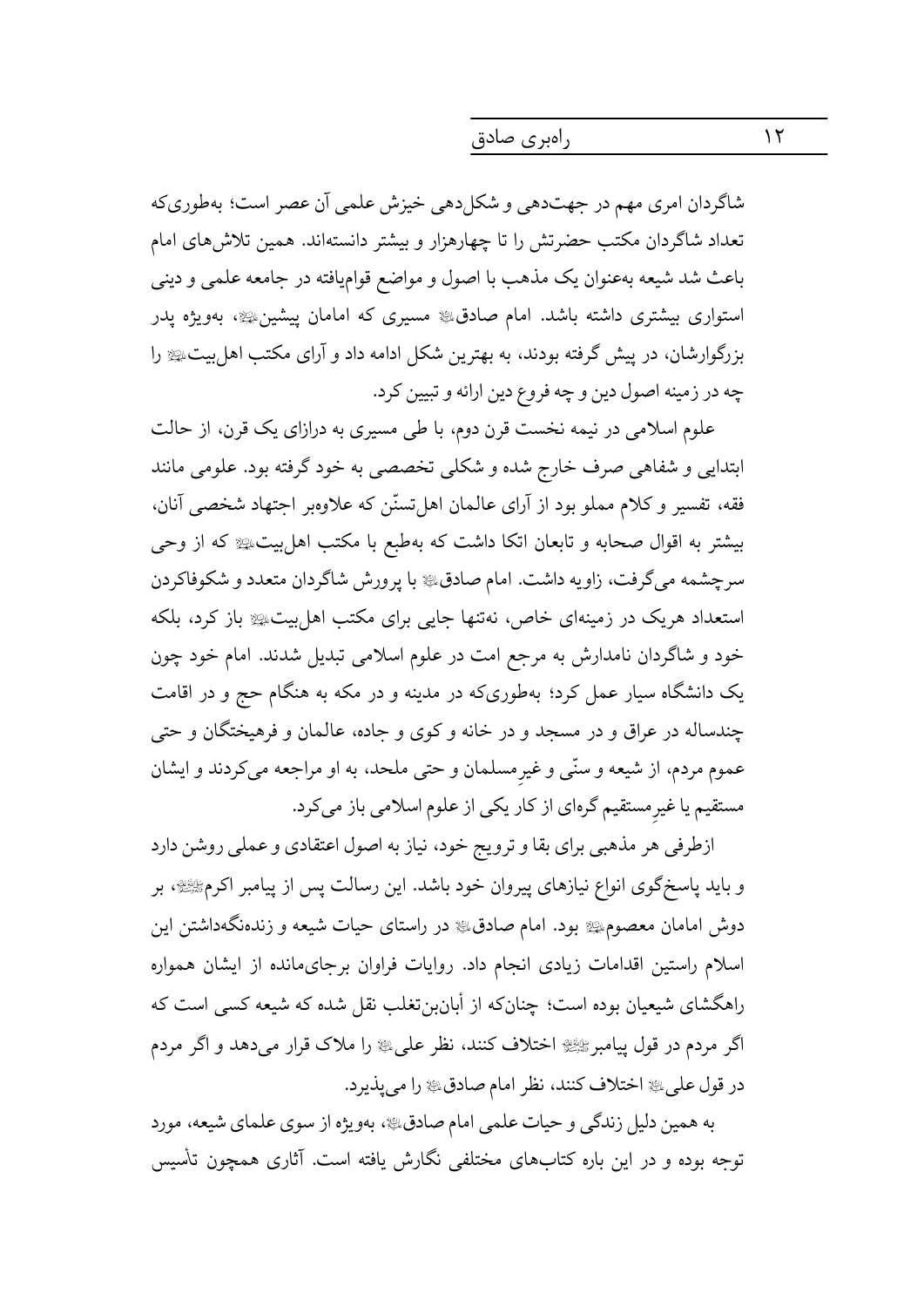درآمد

الشيعة، أعيان الشيعة و الذريعة به برخي از زمينههاي علمي آن حضرت و شاگردانش ىرداختەاند.

درباره اصحاب آن حضرت نیز آثاری همچون: اصحاب امام صادق، از محدثزاده و الفائق في رواة و أصحاب الإمام الصادق از عبدالحسين شبستري وجود دارد. اسد حیدر، از پژوهشگران معاصر، نگارش چهار جلد کتاب امام صادق و مذاهب اربعه را در راستای معرفی امام انجام داده است که در آن، درباره نقش امام در برهه زمانی پیدایش مذاهب به نحو شايسته بحث كرده است.

کتاب تحقیقی جدیدی که در این باره ارائه شده، نقش ائمه اطهار چ در تمدن اسلامی از حجتالاسلاموالمسلمین دکتر محرمی است. اما در میان انبوه آثار تألیفی درباره امام صادقﷺ، جای خالی کار مستقلی که به نهضت علمی امام صادق، و تأثیر آن بر تشيع بيردازد، ديده مي شود. اين تحقيق درصدد است اين بخش را پوشش دهد.

این تحقیق گونه تحقیقات تاریخی است که در آن، از روش توصیفی همراه با تحلیل محتوایی متون استفاده شده و روش کار بررسی تاریخی و ماهیت آن نقلی و عقلی است. همچنین تلاش کردیم در نقل احادیث و گزارشهای تاریخی به اسناد و منابع معتبر متقدم بپردازيم.

الگوگیری از سیره امام معصوم؛ در حرکتهای علمی و دینی، تثبیت جایگاه علمی امام صادقﷺ، تبیین نقش امام در حیطههای مختلف علوم و اثبات نقش گسترده شیعیان در علوم و دانشهای اسلامی بهواسطه شاگردی نزد امام، تبیین نحوه تعامل امام با گروهها و مذاهب و همچنین تشریح نقش امام در حیات شیعه، بخشی از اهداف این پژوهش است.

رویکرد و نوآوری این تحقیق آن است که حیات علمی امامانﷺ را از منظر نقش آن در بقا و يوپايي مذهب شيعه مورد مطالعه قرار مي دهد و وجه تمايز مهم آن را از كارهاي انجامشده نشان میدهد، بهویژه که کمتر کتاب یا مقالهای را می توان یافت که بهطور مستقل به نهضت علمی امام صادقﷺ پرداخته باشد؛ بهطورمعمول در لابهلای مطالب گوناگون اشاراتي به اين موضوع مهم شده است.

ساختار این تحقیق نیز در قالب چهار فصل است که در آن به حیات علمی امام صادق وضعیت علمی جامعه عصر امام، جایگاه علم و علمآموزی، شیوههای آموزشی مکتب علمی